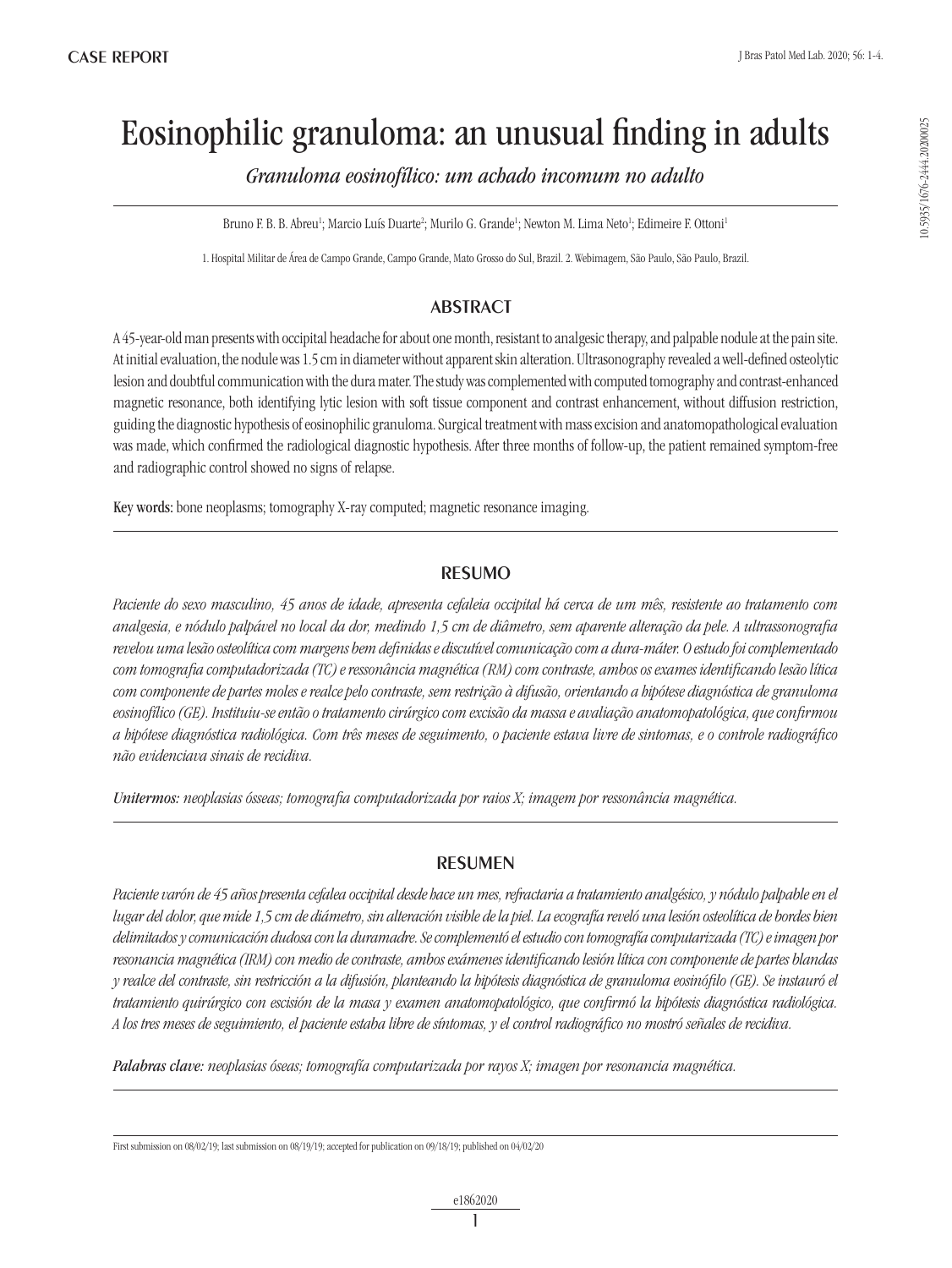#### **INTRODUCTION**

The eosinophilic granuloma (EG) is characterized by abnormal proliferation of histiocytes, localized or multifocal; it mainly affects skull bones, ribs, pelvis, mandible, femur and spine. It is more frequent in children and teenagers<sup>(1)</sup>.

Since 1940, this entity has been described in the literature by several authors. Lichtenstein and Jaffe<sup>(2)</sup> suggested its inclusion in a spectrum that comprises two other conditions with systemic repercussion: Letterer-Siwe and Hand-Schüller-Christian<sup>(1)</sup> diseases. Those three entities were encompassed in the term histiocytosis X, as their etiology is unknown and in the histological analysis of their characteristic lesions the presence of histiocytes is  $constant$ <sup>(1)</sup>.

Letterer-Siwe disease occurs in children aged below 2 years and has, in most cases, a rapidly fatal course<sup>(3)</sup>. It is characterized by hepatosplenomegaly, lymphadenopathy, skin rash, fever, anemia, thrombocytopenia and multiple bone lesions<sup>(3)</sup>.

Hand-Schüller-Christian disease is manifested later in childhood, or in adults, in some cases, and follows a more indolent and chronic course<sup>(3)</sup>. A classical triad of osteolytic skull lesions, exophthalmos, and diabetes insipidus (resulting from skull involvement) are some of its characteristics<sup>(3)</sup>.

The possible factors involved in EG are: inflammatory response to an unknown etiological agent, immune system dysfunction and metabolic changes; however, so far, there is no definitive proof<sup> $(3, 4)$ </sup>. The disease is just known not to be inherited or familial, it is not contagious and does not present racial predominance<sup>(5)</sup>.

We report a case of EG with photographic recording of the diagnostic methods and the surgery, besides the anatomical pathological analysis and literature review.

#### Case report

Male 45-year-old patient presented with a 1-month history of occipital headache, resistant to analgesic therapy, and a palpable nodule at the pain site. He reported past history of trauma in the region, with no other complaints. He denied previous diseases and traumas. At the initial evaluation, the patient presented a palpable nodule with 1.5 cm of diameter, without apparent skin alteration. No other relevant findings in the physical examination.

The ultrasonography study revealed an osteolytic lesion with well-defined margins and doubtful communication with dura mater (Figure 1). The study was complemented with a noncontrast computed tomography (CT) and a contrast-enhanced magnetic resonance (MR) imaging (Figures 2 and 3), both exams identifying a lytic lesion with soft-tissue components and contrast enhancement, without diffusion restriction, guiding the diagnostic hypothesis of EG.

The patient was then submitted to a bone scintigraphy (Figure 4), which verified a calvarial lesion suspicious of being a neoplastic process.

Surgical treatment was provided with excision of the mass (Figure 5) and anatomical pathological evaluation (Figure 6), which confirmed the radiological diagnostic hypothesis.

After three months of follow-up, the patient was symptom-free, and radiographic control showed no signs of relapse.



figure 1 – *Ultrasonography with high-frequency linear transducer, identifying cortical bone discontinuity and soft-tissue component, with doubtful contact with the diploe*



figure 2 – *Axial section of non-contrast CT scan showing a lesion with soft-tissue attenuation touching the dura mater (white arrow)*

*CT: computed tomography.*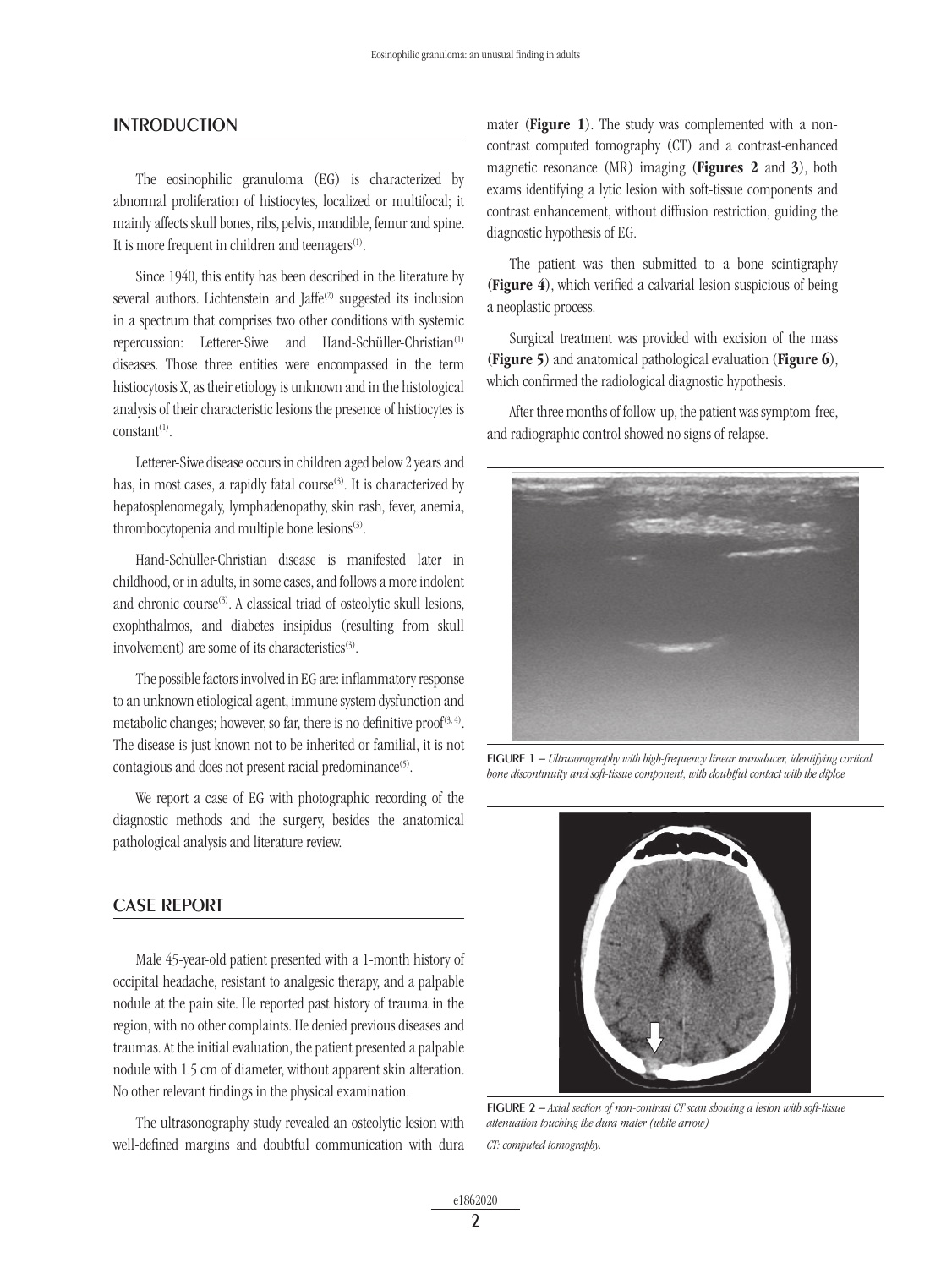

**FIGURE 3** – *A) axial T1-weighted MR sequence showing a lesion with predominantly low heterogeneous signal, and regular well-defined contours (white arrow); B) axial T2-weighted MR sequence showing a lesion with predominantly high heterogeneous signal, and regular well-defined contours (white arrow); C) axial T1-weighted MR sequence, after administration of contrast, showing a lesion with predominantly low heterogeneous signal, and strong contrast enhancement (white arrow)*

*MR: magnetic resonance.*



figure 4 – *Bone scintigraphy revealing focal radiopharmaceutical uptake of moderate degree in the right parietal region of the calvaria*



figure 5 – *Craniotomy with surgical margin and resection of the lytic bone lesion*



figure 6 – *Photomicrograph (HE stain; 200× magnification) of the anatomopathological examination, demonstrating histiocytic proliferation of large cells,*  with wide cytoplasm and presence of some cells with reniform nuclei and mixed B-cell *and T-cell infiltrate of small lymphocytes, without atypias and co-expression of CD68, S100 protein and CD1. The constellation of findings is compatible with Langerhans histiocytosis HE: hematoxylin and eosin.*

### **DISCUSSION**

The osseous location of EG generally exhibits few symptoms and runs a benign course<sup>(6)</sup>. Therefore, the therapeutic approach is, as a rule, conservative $^{(6)}$ . In fact, after establishing the correct diagnosis, corticosteroid injections or the simple surveillance seem good conducts<sup>(6)</sup>.

EG is a disease described as the most benign form of histiocytosis X, characterized by infiltration of histiocytes, eosinophils, macrophages, and lymphocytes in the medullary cavity of the bone, forming osteolytic lesions that can be localized or multifocal; mainly affecting skull bones, ribs, pelvis, mandible, femur and spine. It is more frequent in children and teenagers<sup>(1)</sup>. It represents 50%-60% of the cases of Langerhans cell histiocytosis and affects more commonly patients aged 5 to 15 years, but can occur at any  $age^{(7)}$ .

The skull is the most common site of  $EG^{(8)}$ . The calvaria is more affected than the base of the skull<sup>(9)</sup>. The parietal bone is the most affected, followed by the frontal bone<sup>(8)</sup>. Medical literature shows involvement of the temporal bone in 18%-61% of the cases<sup>(5)</sup>.

Symptoms of the cranial EG vary depending on the evolution of the disease<sup>(10)</sup>. Initially, when the tumor develops intradiploically, it is asymptomatic $(10)$ . Pain is general the presenting symptom, beginning as the tumor destroys the outer table, the diploe and the inner table of the calvaria, when it finally invades the dura  $matter<sup>(10)</sup>$ . In some patients, pain and localized swelling are the